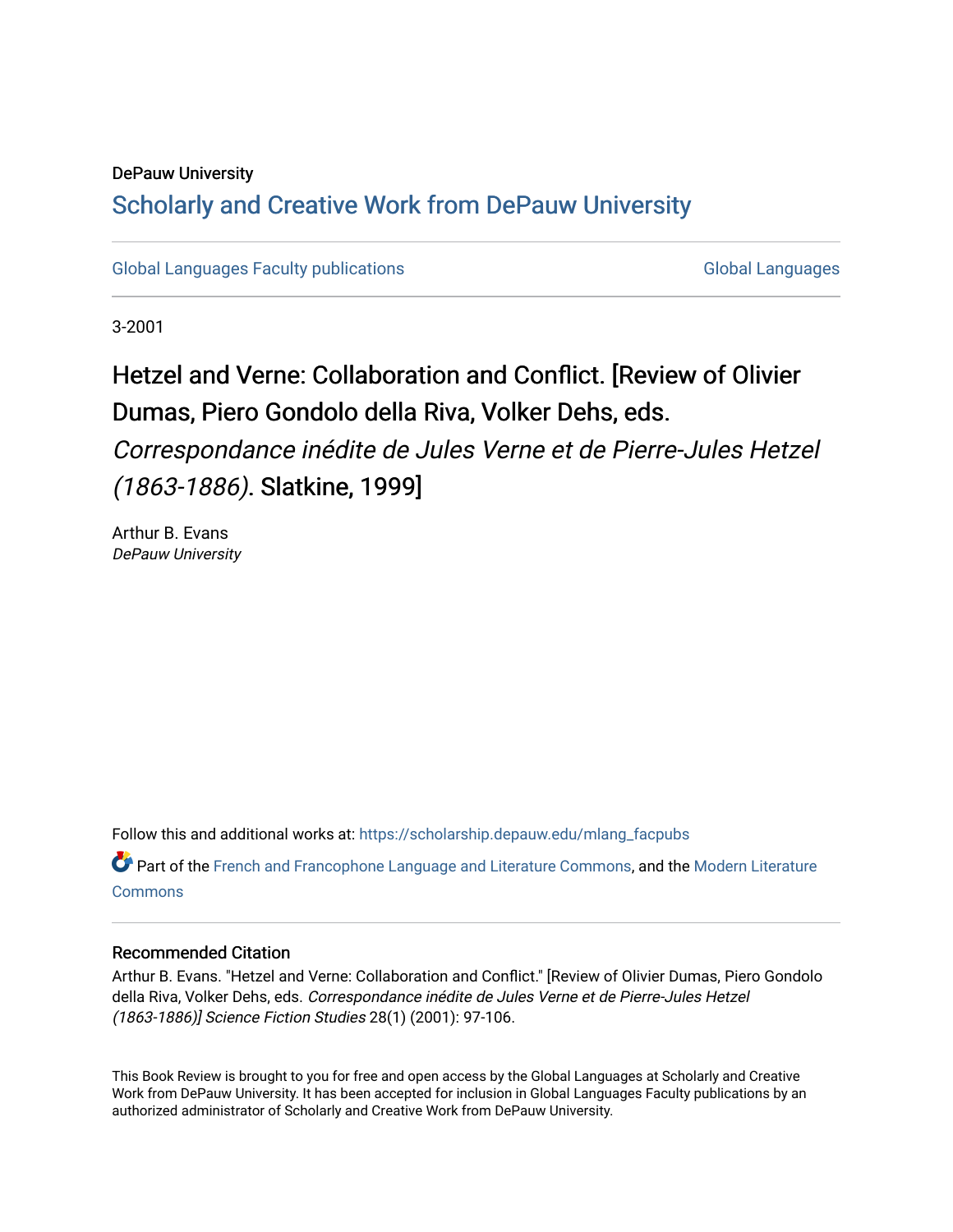# **Science Fiction Studies**

*#83 = Volume 28, Part 1 = March 2001*

**Arthur B. Evans**

**Hetzel and Verne: Collaboration and Conflict**

**Olivier Dumas, Piero Gondolo della Riva, Volker Dehs, eds.** *Correspondance inédite de Jules Verne et de Pierre-Jules Hetzel (1863- 1886)***.** *Tome I (1863-1874)***. Génève: Editions Slatkine, 1999. 287 pp. 260FF/39.64€.**

**In Vernian scholarship, it has long been known how the nineteenth-century editor and publisher Pierre-Jules Hetzel "discovered" Jules Verne in 1862, immediately recognized his potential, and published his first novel** *Cinq semaines en ballon* **(Five Weeks in a Balloon) the following year. It is also common knowledge how he asked Verne to write other "scientific fictions" for his very successful family journal** *Magasin d'éducation et de Récréation* **and how, throughout the ensuing 24 years of their collaboration, Hetzel personally "guided" Verne in the writing of his earliest and most celebrated** *Voyages Extraordinaires***—a series first announced in Hetzel's editorial preface to Verne's** *Voyages et aventures du capitaine Hatteras***(1866, Voyages of Captain Hatteras). And, finally, Verne scholars have also long been aware that Hetzel was not only Verne's publisher, editor, and literary mentor but also served as a kind of** *père spirituel* **to his young protegé: a never-ending source of paternal encouragement, professional advice, and sometimes—as evidenced by his firm rejection of Verne's manuscript of** *Paris au XXe Siècle* **(1994, Paris in the Twentieth Century)—editorial discipline.**

**What has not been known, however, were the precise details of Verne and Hetzel's personal and professional collaboration. For example, to what**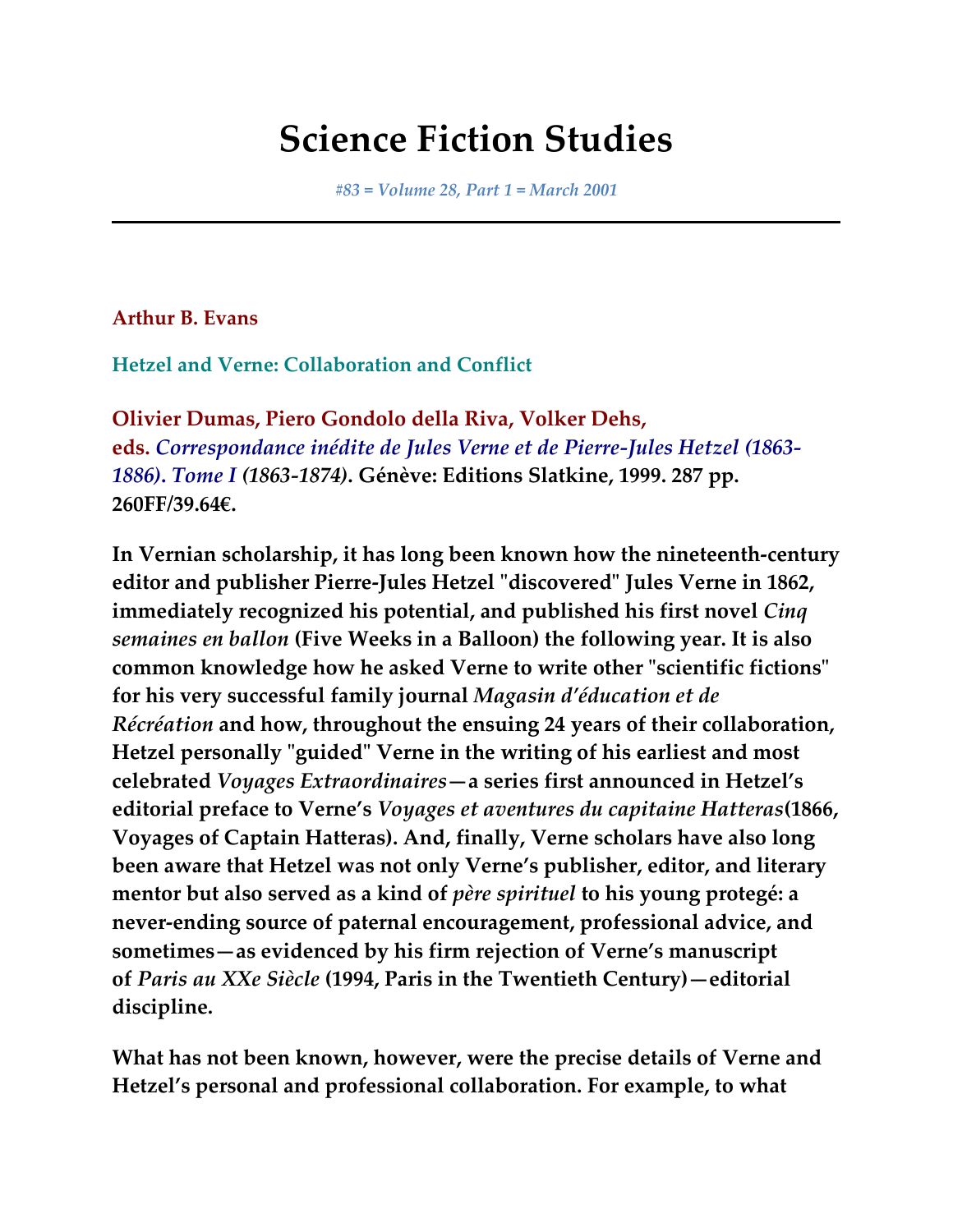**extent was Hetzel a "hands-on" editor—i.e., responsible not only for accepting, rejecting, and/or editing Verne's manuscripts, but also for generating the very ideas in the manuscripts themselves? How and where did Hetzel, for ideological or commercial reasons, feel obliged to censor Verne's works? How did Verne react to Hetzel's censorship? How did he respond to Hetzel's proposed rewrites? And in what way did the dynamics of their relationship change as Verne became progressively more famous?**

**Such details of how Verne and Hetzel actually worked together have, until recently, been very difficult to ascertain. Toward the end of his life, Verne destroyed all his personal letters; most of his original manuscripts were either lost or have been in private collections and inaccessible to scholars; and Hetzel's papers were hidden away in the archives of the Bibiothèque Nationale. During the past few decades, however, thanks to the efforts of Verne scholars and collectors such as Olivier Dumas (president of the Société Jules Verne) and Piero Gondolo della Riva, much of the correspondence between Verne and Hetzel has slowly come to light. And, this past year, Dumas, della Riva, and Verne scholar Volker Dehs have published what will certainly prove to be a milestone book entitled** *Correspondance inédite de Jules Verne et de Pierre-Jules Hetzel***—the first of an expected three-volume set that will reproduce all the known correspondence between Verne and Hetzel, nearly 430 letters by the former and 250 letters by the latter (copies of which were found in the Hetzel Archives). This veritable treasure-trove of primary materials will no doubt revolutionize our understanding not only of the editorial relationship between Hetzel and Verne, but also of the** *Voyages Extraordinaires***themselves and how they came to be what they are.**

**For example, scholars have generally acknowledged that Hetzel sometimes acted as Verne's censor, requiring the latter to conform his narratives to "house rules" in all matters of pedagogy, morality, and ideology—a dictate that eventually caused Verne to complain about the "milieu assez restreint où je suis condamné de me mouvoir" ("the rather narrow milieu that I am condemned to move around in") (Parménie 107). The textual consequences of this censorship are clearly visible throughout the** *Voyages Extraordinaires* **themselves, particularly if one compares those novels first**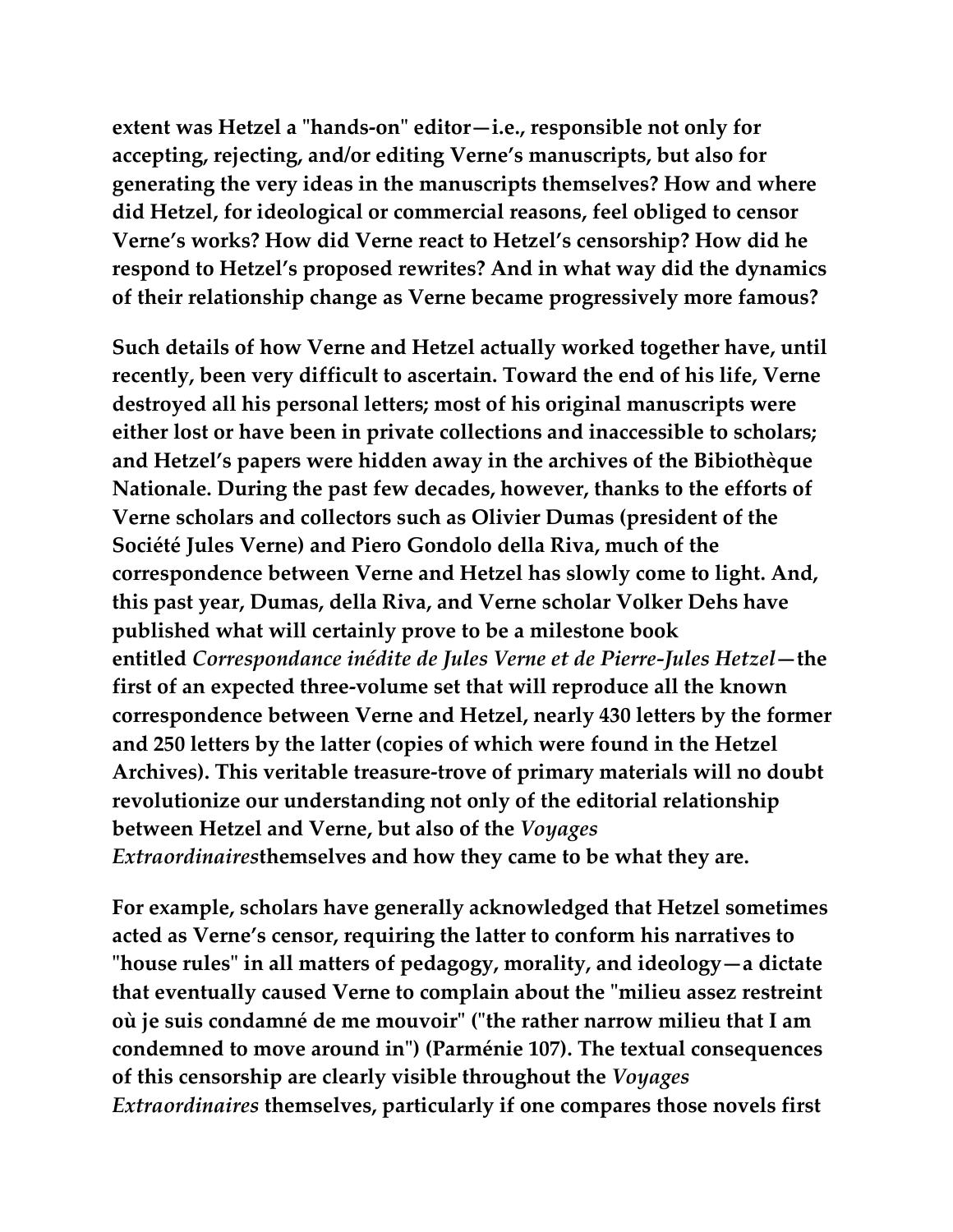**published in Hetzel's** *Magasin d'éducation et de Récréation* **(or published therein after Hetzel's death in 1886) with those that originally appeared elsewhere. In the latter, the long pedagogical passages are diminished in length and intrusiveness, science and technology are less central to the plot itself, Verne's sometimes risqué humor and word-play are more apparent, and questions of politics, religion, and human morality now tend to occupy center-stage in the narrative. Compare, for instance, the role of pedagogy and science in** *Vingt mille lieues sous les mers* **(1870, Twenty Thousand Leagues Under the Sea) or** *L'Île mystérieuse* **(1875, Mysterious Island) with its more fanciful treatment in** *Voyage au centre de la terre* **(1864, Voyage to the Center of the Earth) or** *Mathias Sandorf* **(1885, Mathias Sandorf), or even its comparative absence in novels such as** *Le Tour du monde en quatre-vingts jours* **(1873, Around the World in 80 Days) or** *Les Tribulations d'un Chinois en Chine* **(1879, The Tribulations of a Chinaman)—all of which were first published in the journal** *Le Temps***. As for Verne's humor, note the striking contrast between the rather burlesque decorum of** *Les Enfants du capitaine Grant* **(1867, In Search of the Castaways) and the often bawdy tone of his later novels such as** *Clovis Dardentor* **(1896, Clovis Dardentor). And, finally, consider the many "heroic" scientists and engineers appearing in Verne's early positivitic works such as** *Cinq semaines en ballon* **or** *De la terre à la lune* **(1865, From the Earth to the Moon) versus their evil and/or satiric counterparts portrayed in various post-Hetzel novels such as** *Sans dessus dessous* **(1889, The Purchase of the North Pole) or** *Maître du monde* **(1904, Master of the World).**

**But Hetzel's role in shaping Verne's fiction becomes even more apparent if one closely examines the correspondence between them. Here, the documentary evidence is irrefutable. Hetzel did much more than simply edit Verne's rough drafts for style and ideology: he actually collaborated in writing them, and his input fundamentally altered the content of these works. Examples of Hetzel's (often dictatorial) editorial intervention are too numerous to quote in their entirety, but a selected number of excerpts will give an idea of its proportions.**

**Throughout the early years of their collaboration, Verne was both sensitive to and thankful for Hetzel's suggestions and critiques, and he invariably**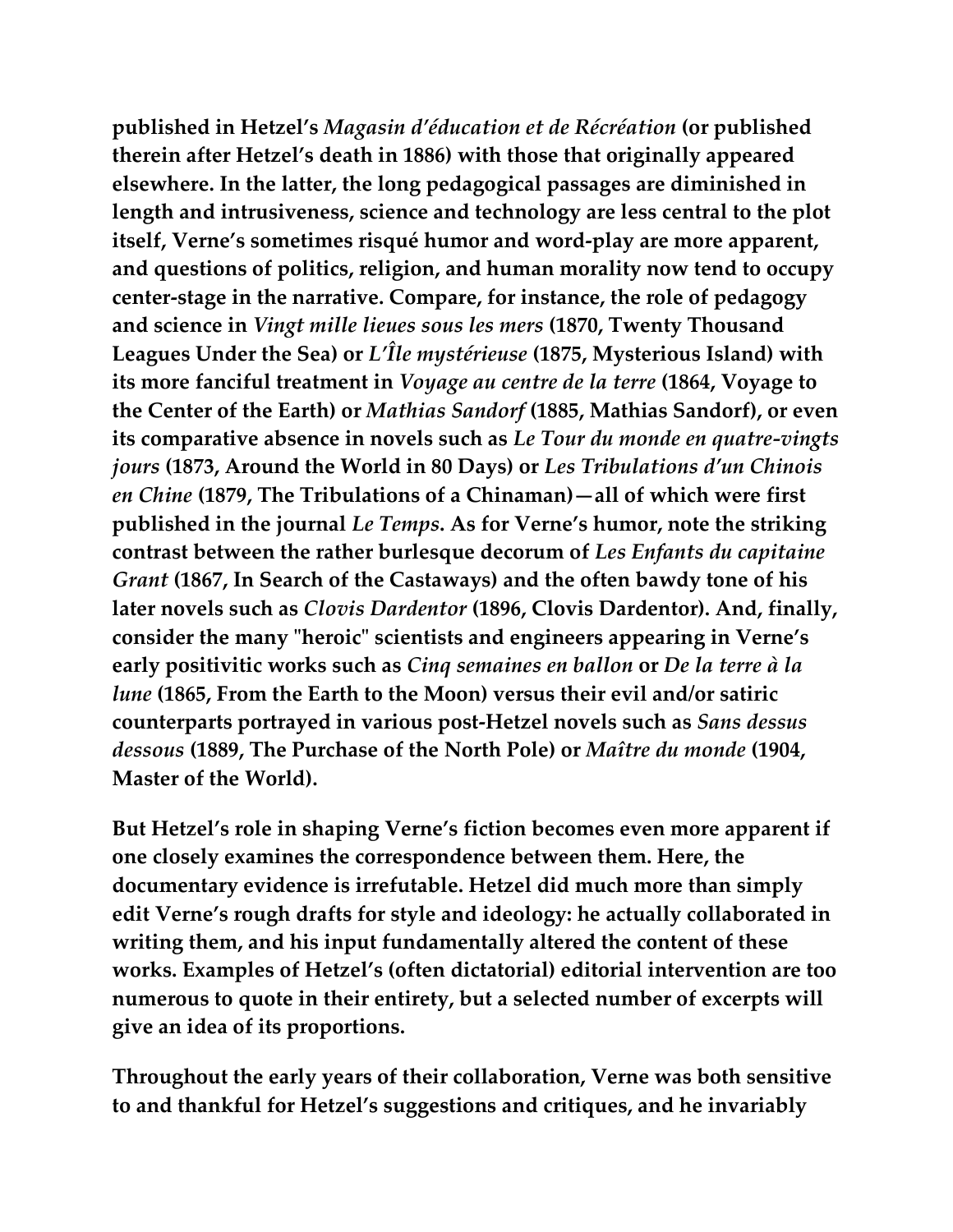**modified his texts accordingly. Note, for example, Verne's reaction to the substantial corrections that Hetzel proposed for his** *Voyages et aventures du capitaine Hatteras***, which included, among others, totally rewriting the conclusion of the novel (Verne had originally portrayed Hatteras as committing suicide by throwing himself into an active volcano, followed by his faithful dog Duk [sic]. Hetzel strongly objected. So Verne went back to the drawing-board and came up with a more "psychological" ending where Hatteras returns alive but is now hopelessly insane, obsessively walking toward the North):**

**Je vous affirme que j'en tiendrai compte, car toutes ces observations sont justes. ... Ce n'est point un directeur qui m'a écrit, c'est un ami en qui j'ai la plus entière confiance; d'ailleurs, je vous le répète, je sens comme vous....**

**Je pense, d'après votre lettre, que vous approuvez en somme la folie et la fin d'Hatteras. Je suis fort content, c'est ce qui me préoccupait le plus....**

**Nous causerons de tout cela à votre retour, et nous en causerons bien. Est-ce que vous m'avez jamais trouvé récalcitrant dans la question des coupures ou réarrangements? Est-ce que, dans le** *Ballon***, j'ai pas suivi vos conseils, supprimé le grand recit de Joe, et cela sans douleur?**

**Vous me dites des choses bien aimables, et même bien flatteuses, sur mon style qui s'améliore.... Rien ne m'a donc fait plus de plaisir qu'une telle approbation venant de vous. Je vous l'assure, rien ne pouvait plus me toucher. Mais, dans un coin de ma caboche (comme vous dites), je me demande si vous n'avez pas voulu dorer un peu la pilule. Je vous assure, mon bon et cher Directeur, qu'il n'y avait rien à dorer—j'avale très convenablement et sans préparation. (27-28)**

**[I promise you that I will take them into account, for all these observations are correct.... It is not a director who writes to me, it is a friend in whom I have the utmost confidence; besides, I repeat, I feel as you do....**

**I think, after reading your letter, that you generally approve of the insanity and the end of Hatteras. I'm very pleased; it has been worrying me....**

**We'll chat about all this upon your return, and we'll chat about it at length. Have you ever found me recalcitrant on the question of deletions or rewrites? Didn't I follow your advice in the** *Balloon* **[***Five Weeks in a Balloon***] and took out the long narrative by Joe, and did so without pain?**

**You say some very nice, even flattering, things about my style which is improving.... Nothing gives me more pleasure than such approval coming from you. I assure you, nothing means**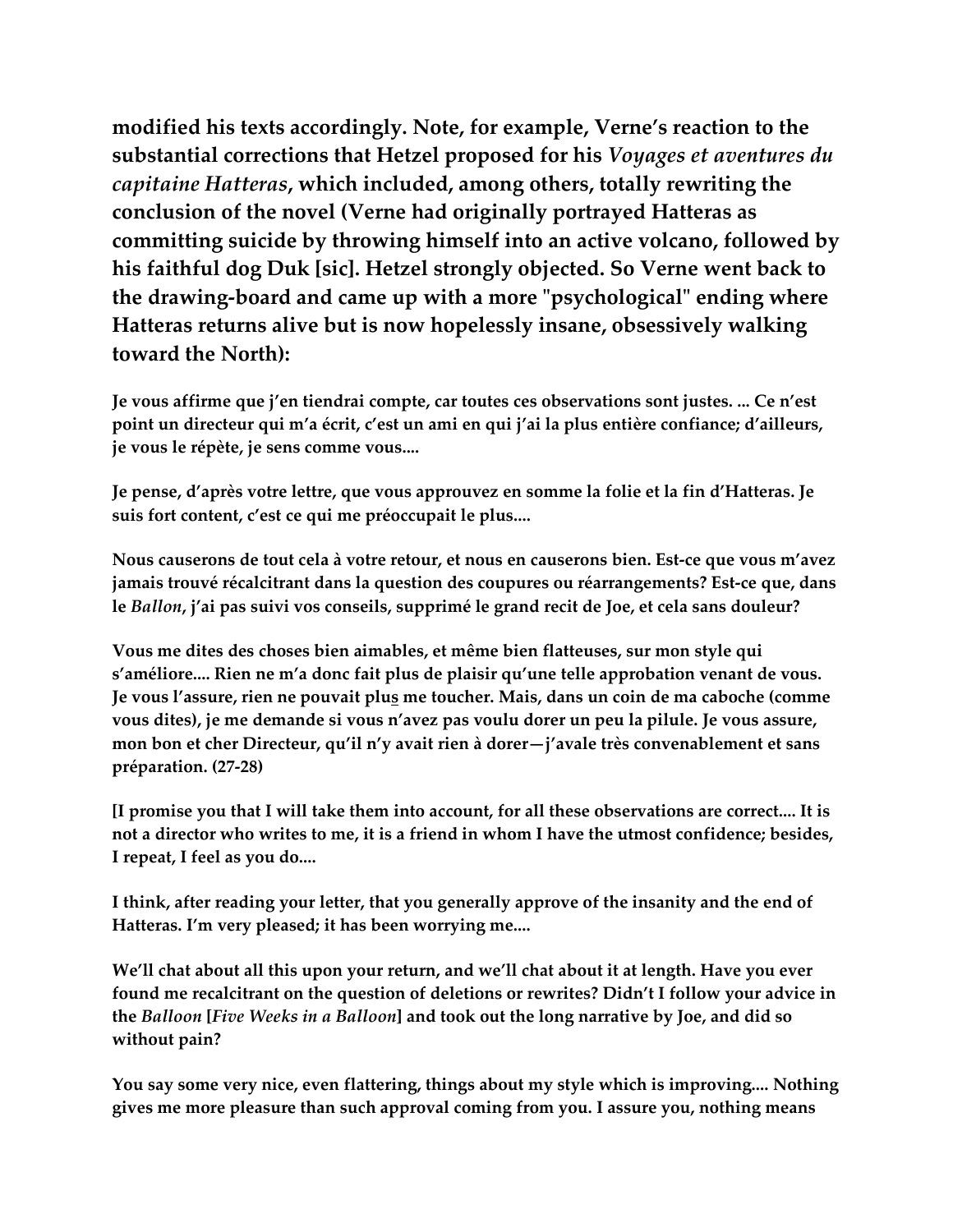**more to me. But in one corner of my thick skull, as you say, I wonder if you haven't sugarcoated [gilded] the pill a bit. I assure you, my good and dear Director, that there is no need to sugar-coat [your critiques]—I will swallow [them] dutifully and without sweetener.]**

## **Throughout this early period, Verne's correspondence is repeatedly punctuated with expressions of almost filial gratitude for Hetzel's extensive input and guidance. For example:**

**je m'en occupe extrêmement, et je travaille fort à vous contenter. (30) [I'm spending an extremely large amount of time on it, and I'm working hard to make you happy.]**

**Je suis impatient de vos notes, mon cher Hetzel. (32) [I am impatient to receive your notes, my dear Hetzel.]**

**J'ai tenu compte de toutes vos observations, et cela m'a l'air de marcher couramment. (38) [I have taken into account all your observations, and they seem to me to work smoothly.]**

**Parbleu, mon cher maître, j'avais besoin de votre lettre pour me fouetter le sang! Cela m'a mis tout en rumeur. Vous avez bien fait de m'écrire cela. (40) [By thunder, dear master, I needed that letter of yours to whip up my blood! It really got me moving. You did well to write me that.]**

**Je suis très impatient de revoir le manuscrit.... C'est par vos notes surtout, de vos colères au crayon, que je comprendrai bien ce qui ne va pas. (44) [I am very impatient to review the manuscript.... It's especially by your notes, by your penciled-in fits of anger, that I will truly understand what doesn't work.]**

**Je vous remercie de tout ce que vous me dites et vous avez parfaitement raison en tout. (98) [I thank you for all you've said, and you are perfectly right in everything.]**

**J'ai reçu votre petit mot et le manuscrit de la** *Lune***. Toutes vos observations sont parfaites. (115) [I have received your note and the manuscript of the** *Moon***. All your observations are perfect.]**

**This editorial "honeymoon" came to an abrupt halt, however, when Verne and Hetzel found themselves in total disagreement over certain aspects of** *Vingt mille lieues sous les mers***, especially Verne's proposed portrayal of Captain Nemo and the motives for his vengeance. Verne originally depicted Nemo as a brilliant Polish scientist driven to violence by his intense hatred for the Russian czar who had massacred his family (a reference to the bloody Russian suppression of the Polish insurrection five years earlier).**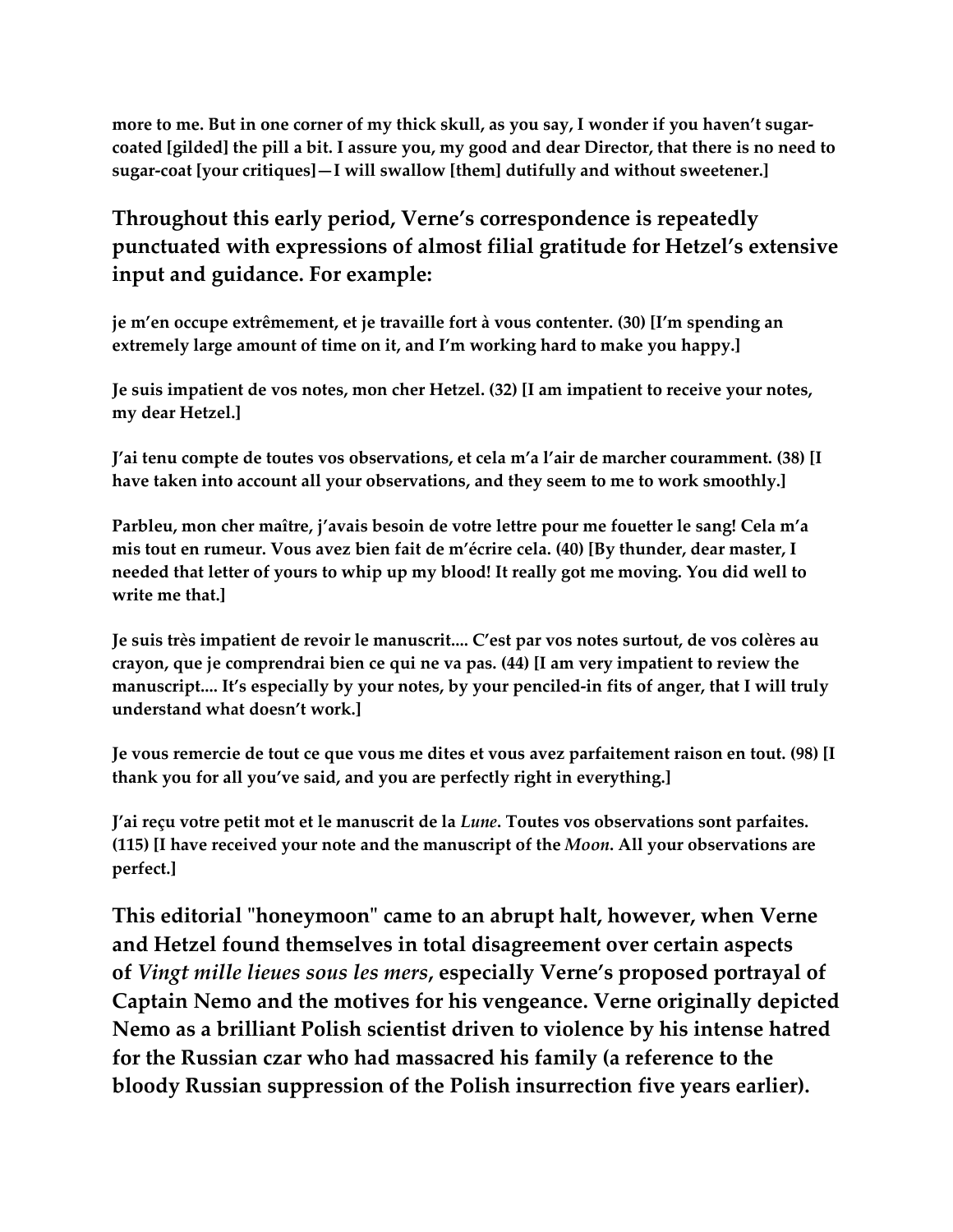**But Hetzel was deeply concerned about the possible diplomatic ramifications of such a fictional characterization as well the likelihood that the book would be banned in Russia—a lucrative market for Verne's books. So, for political and commercial reasons, he proposed that Nemo be portrayed instead as a sworn enemy of the slave trade, thereby providing a clear ideological justification for Nemo's merciless attacks on certain seagoing vessels. Verne strongly disagreed. In the end, neither Verne nor Hetzel would give in. And so, in the final version of** *Vingt mille lieues sous les mers***, Nemo's exact motives remain intriguingly obscure—at least until his later reappearance in the final chapters of** *L'Île mystérieuse***, where his true identity as Dakkar, Prince of India and implacable foe of the British, is finally revealed.**

**In the flurry of author-editor correspondence during this incident, the following letter from Verne to Hetzel (dated May 17, 1869) seems especially revealing. It demonstrates very clearly how the overall tenor of their working relationship had apparently changed from that of father/son or master/pupil— where the inexperienced Verne was quick to obey—to one of a professional disagreement among equals where Verne, although still cordial and carefully deferential, now stands up to his erstwhile mentor and refuses to back down:**

**Mon cher Hetzel,**

**Votre lettre m'a tracassé fort pendant deux jours, et j'ai voulu bien réfléchir avant d'y répondre....**

**Je vois bien que vous rêvez un bonhomme très différent du mien. C'est très grave, et d'autant plus grave que je suis parfaitement incapable de réaliser ce que je ne sens pas. Or, décidément, je ne vois pas le capitaine Nemo comme vous....**

**Il suffit que je justifie l'action terrible du capitaine par la provocation dont il est l'objet. Nemo ne court pas sur les navires pour les couler; il n'attaque pas; il répond aux attaques. Mais, nulle part, quoiqu'en dise votre lettre, je n'en ai fait un homme qui tue pour tuer. C'est une nature généreuse dont les sentiments s'exercent à l'occasion dans le milieu où il vit. Sa haine de l'humanité est suffisamment expliquée par ce qu'il a souffert en lui-même et dans les siens...**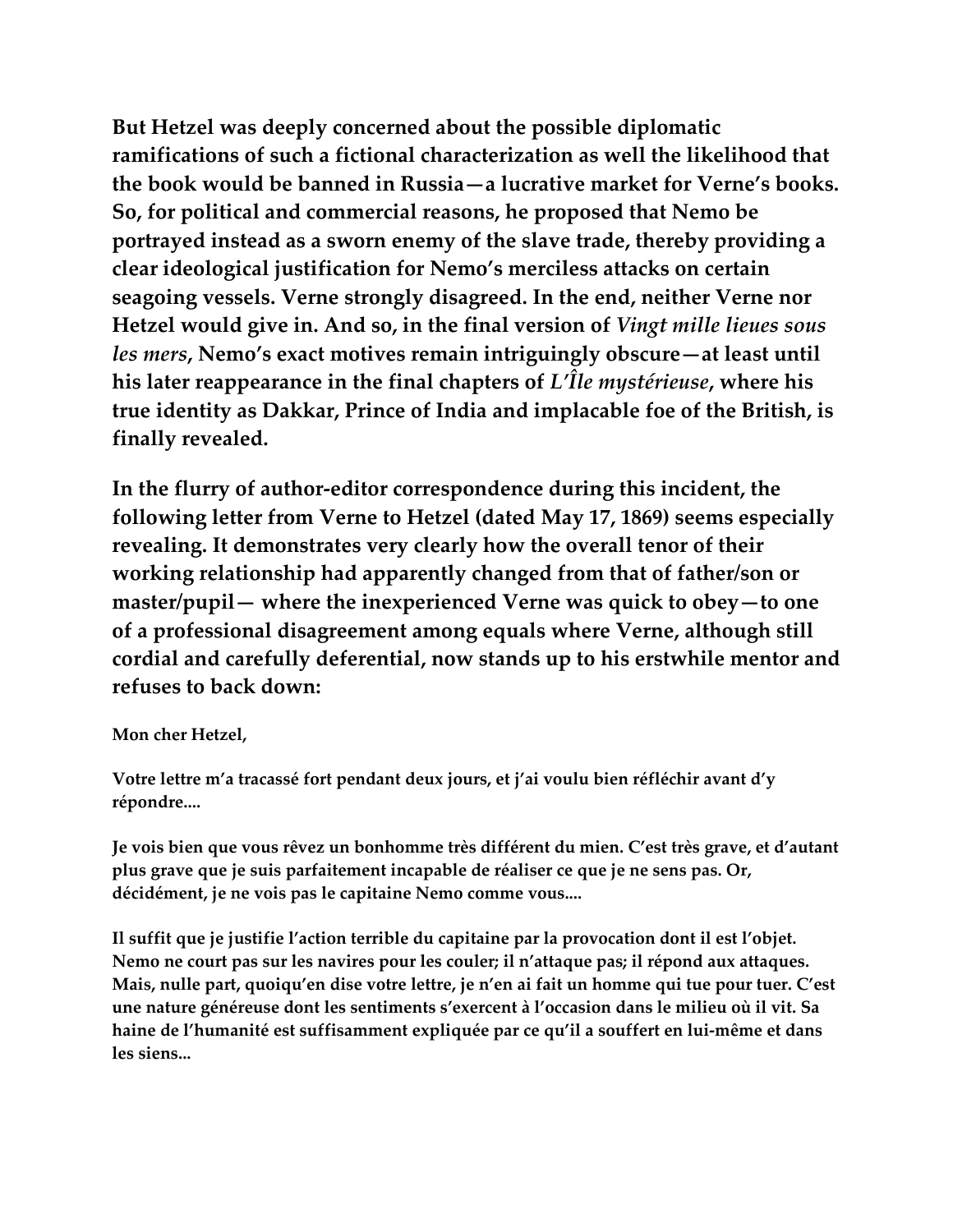**Vous m'avez dit: l'abolition de l'esclavage est le plus grand fait économique de notre temps. D'accord, mais je crois qu'il n'a rien à voir ici. L'incident de John Brown me plaisait par sa forme concise, mais, à mes yeux, il amoindrit le capitaine. Il faut conserver le vague et sur sa nationalité et sur sa personne et sur les causes qui l'ont jeté dans cette étrange existence. ... Si Nemo voulait se venger des esclavagistes, il n'avait qu'à servir dans l'armée de Grant....**

**Vous avez raison pour l'effet produit sur Aronnax, et je la changerai; mais pour le capitaine Nemo, c'est autre chose, et en l'expliquant d'une manière différente, vous me le changez au point que je ne puis le reconnaître....**

**Bref, votre lettre m'a fort tourmenté. Néanmoins, je pense que nous nous en tirerons en procédant comme d'habitude. Relisez jusqu'au bout.... Faites vos observations, et là-dessus, je tiendrai compte de tout ce qui sera possible....**

**(106-08)**

**[Your letter greatly disturbed me for two days, and I wanted to reflect much on it before responding.**

**I see now that you are imagining a fellow very different from my own. And this is very serious, even more serious because I am totally incapable of depicting what I don't feel. Obviously, I don't see Captain Nemo as you do.**

**I justify this terrible action of the Captain by the provocation that is aimed at him. Nemo doesn't sink ships simply to sink them; he does not attack; he responds to attacks. Nowhere, despite what your letter says, have I portrayed a man who kills for the sake of killing. He is a man of generous nature whose emotions sometimes become incensed by the milieu in which he is living. His hatred of humanity is sufficiently explained by what he and his loved ones have suffered....**

**You have said to me that abolition of slavery is the greatest economic fact of our time. I agree, but it is totally irrelevant here. I liked the incident of John Brown because of its concision, but, in my opinion, it weakens the Captain. We must keep vague his nationality, his person, and the events that threw him into this strange existence.... If Nemo wanted to avenge himself on the slavers, he would only need to serve in Grant's army....**

**You are right about Aronnax's reaction, and I'll change that. But for Captain Nemo, that's something else. In explaining him in a different manner, you change him to such an extent that I can no longer recognize him....**

**In sum, your letter really worried me. Nevertheless, I think that we can work this out by proceeding as we always have. Reread [the text] to the very end.... Make your observations and I will take into account all that are possible....]**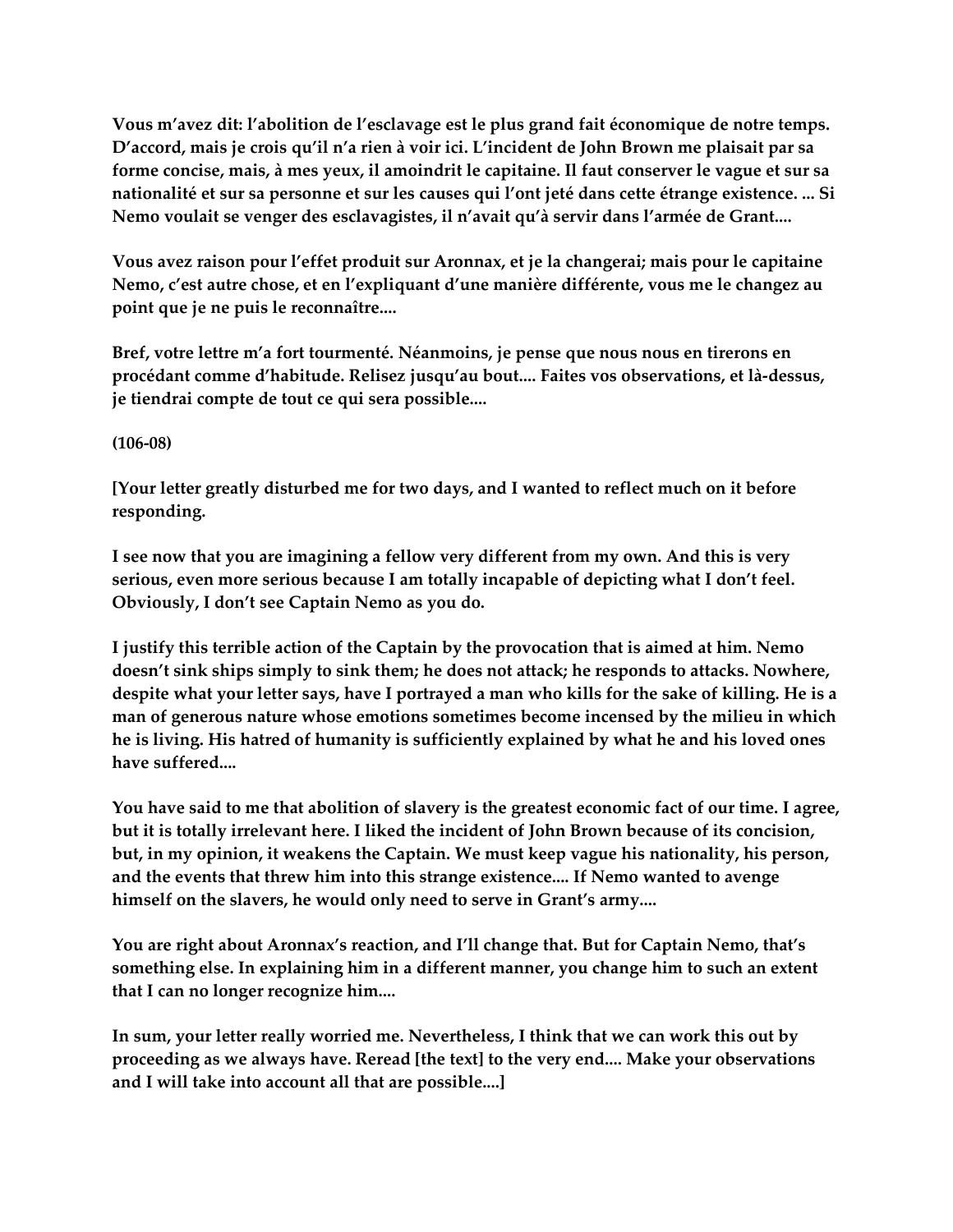**Obviously, the editorial dynamic here has changed. Verne's previous willingness to blindly follow Hetzel's editorial suggestions ("All your observations are perfect") has now become a willingness to** *consider but not necessarily to follow* **such advice from his mentor ("Make your observations and I will take into account all that are possible").**

**A few years later, Verne and Hetzel once again came to loggerheads over a manuscript that, after much editorial wrangling, would eventually be published as** *L'Île mystérieuse***. At one point, following his receipt of a letter from Hetzel containing yet another lengthy list of criticisms—among others, about his portrayal of the character Ayrton—Verne, clearly exasperated, replied to Hetzel in the following terms on September 23, 1873:**

**Mon cher Hetzel, il me faudrait des pages pour vous répondre, et les discussions par lettre n'amènent à rien. Je serai à Paris la semaine prochaine et nous causerons aussi longtemps que vous voudrez . ...**

**Seulement, je ne vous câche pas que ... vous finiriez par me dégoûtez du livre, et comme je suis en plein dans le 3e volume, il faut que je conserve ma foi, jusqu'au bout.**

**Tout ce que vous me dites du sauvagisme d'Ayrton est pour moi sans importance. Tous les aliénistes du monde n'y feront rien. J'ai besoin d'un sauvage . ...**

**Vous avez plusieurs fois déjà jeté des doutes dans mon esprit au sujet de cet ouvrage. J'ai pourtant la conviction--et je vous en parle comme s'il était d'un autre—qu'il ne sera point inférieur aux derniers, et que, bien lancé comme eux, il réussira.... [J]e vous répète, ce sont des douches d'eau froide que vous me versez sur le cerveau.**

**Question de forme, accordée. Je vous ai cent fois dit que je n'y verrai clair que sur les placards. La diversité de langage pas assez marquée entre les divers personnages, accordée aussi. Mais tout cela se fera sans peine.**

**Enfin nous causerons... (208-09)**

**[My dear Hetzel, it would take pages to answer you, and discussions by letter are pointless. I will be in Paris next week, and we will chat as long as you want....**

**However, I won't hide from you [the fact] that you are going to end up making me disgusted with this book. And, since I am in the middle of the third volume, I must keep my faith in it until the very end.**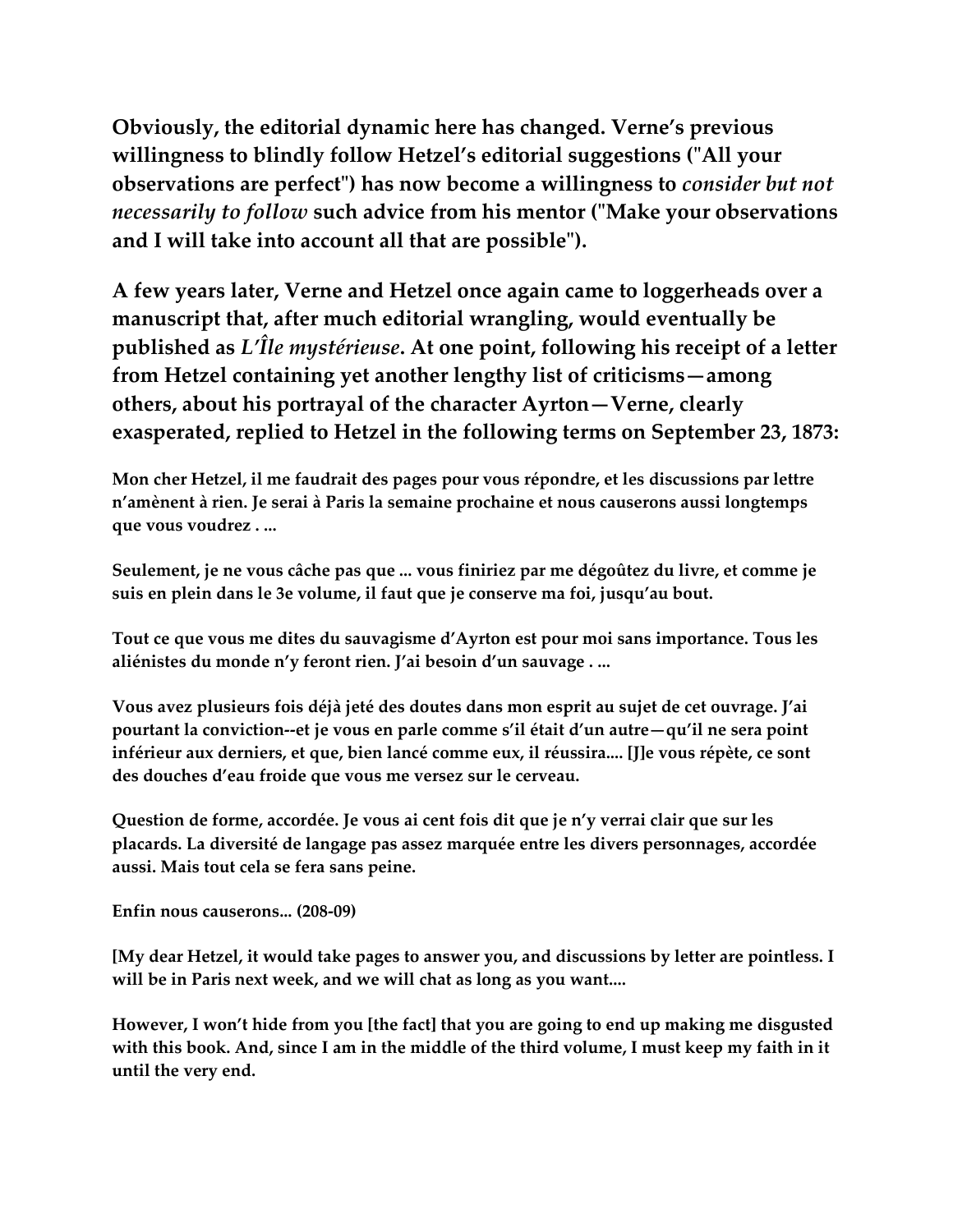**All that you say to me about Ayrton becoming a savage is, for me, of no importance. All the psychiatrists of the world won't change a thing. I need a savage....**

**I nevertheless strongly feel—and I will say this to you as I would to another—that it [this book] will be no worse than the others and that, marketed as well as them, it will be a success.... To repeat, these [constant critiques] are like buckets of cold water that you are dumping on my brain.**

**Insofar as the format is concerned, granted. I have told you a hundred times that I can see it clearly only on the proofs. The differences of language not being emphasized enough among the various characters, also granted. But all that can be done without difficulty.**

**In any event, we'll chat....]**

**Hetzel, no doubt taken aback by the frustrated and aggravated tone of Verne's letter—and perhaps fearful that his highly popular author might be contemplating a change of publishing venue—promptly replied a few days later with a soothing and highly uncharacteristic letter that addresses the very nature of their editorial relationship:**

**Mon cher Verne,**

**Me voici de retour. J'ai revu avec un soin féroce les 15 premiers placards du 1er volume de** *L'Île mystérieuse***.**

**Il avait gagné énormément sous vos doigts. Je suis sûr qu'avec mes indications nouvelles, mes adjoutés dont quelques-uns vous paraîtront utiles, ... cela fera un bijou.**

**Mais, mon vieux, ne me découragez pas de ces révisions.... Je sens que je vous aide sérieusement, en vous rendant possible de vous livrer à votre fougue avec cette sécurité qu'un oeil ami et pas trop bête arrivera par là-dessus.**

**Supportons-nous donc dans notre double rôle, mon bon vieux, et quand mutuellement nous nous enrageons un peu, passons par là-dessus, en nous disant que le bien commun en ressort. ...**

**Tout à vous, J. Hetzel**

**[My dear Verne,**

**I'm back home. I have very carefully [with "ferocious care"] looked over the first 15 sets of proofs for the first volume of** *Mysterious Island***.**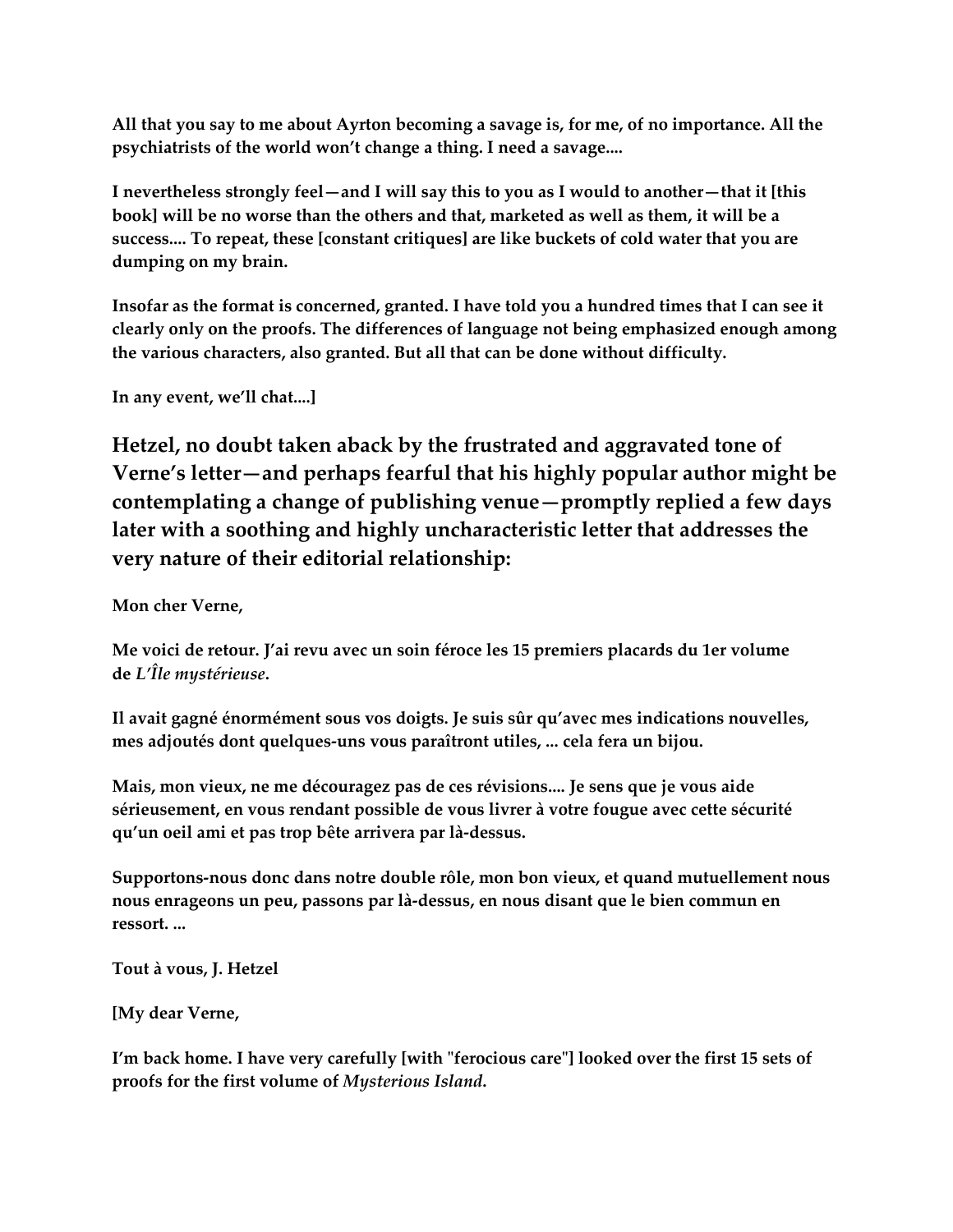**It has been enormously improved by you. I am certain that, with my new comments [and] additions, some of which may be useful to you, ... it will be a real jewel.**

**But, my old friend, don't discourage me from revising.... I feel that I am seriously helping you by making it possible for you to let your imagination fly, secure in the knowledge that a friendly and not too foolish eye will look over your work afterwards.**

**Let us therefore support each other in our double roles, my old friend. And, when we both become a bit angry, let us get beyond it by telling ourselves that it results in a common good....**

**Yours, J. Hetzel]**

#### **Ironically, Hetzel's next letter to Verne (dated Oct. 11, 1873) reads as follows:**

**Mon cher Verne,**

**J'apprends que vous avez renvoyé vos placards corrigés directement à l'imprimerie. Or, pour ma révision, il est nécessaire que je voie le premier ces placards. Il faut bien que je sache ce que vous avez adopté ou pas adopté de mes indications ...**

**Ergo, envoyez-moi vos placards corrigés tout d'abord ...**

**Tout à vous, J. Hetzel**

**[Mon dear Verne,**

**I have learned that you sent your corrected proofs directly to the printer. For my editorial revisions, it is necessary that I see these proofs first. I really must know what you have adopted or not adopted from among my suggestions....**

**Therefore, send your corrected proofs to me first....**

**Yours, J. Hetzel]**

#### **And, two days later, Hetzel writes to Verne again, saying:**

**Mon cher Verne,**

**Ce n'est pas pour revoir à nouveau les épreuves que vous avez corrigées définitivement en placard que je les demande avant l'imprimeur. C'est pour savoir ce que vous avez admis parmi mes corrections ...**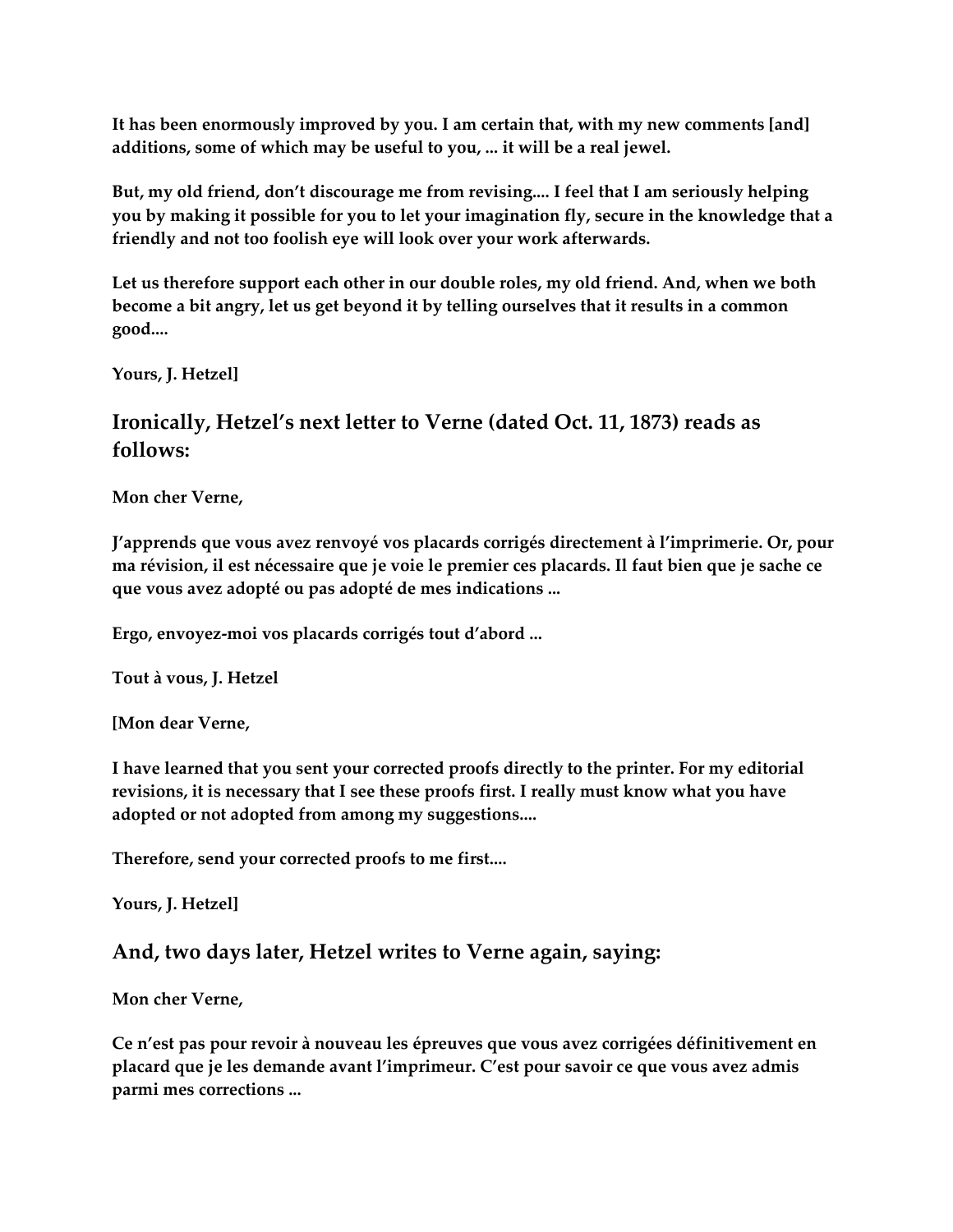**ôtez-vous de la tête que la passion de la révision peut me pousser au superflu. J'aimerais cent fois mieux d'avoir qu'à faire imprimer. Mes yeux, mon temps s'en arrangeraient, croyez-le bien.**

**Mais la conscience que j'ai que ces travaux sans gloire profitent à votre oeuvre, à vous, et par suite à la Maison, me pousse seule à les faire. ...**

**Est-ce compris? ...**

**Tout à vous, J. Hetzel**

**[It is not to once again reedit the proofs that you have definitively corrected that I am asking you for them before the printer. It is to know which of my corrections you have accepted....**

**Remove from your head the idea that a passion for editorial revisions is pushing me to the superfluous. I would prefer a hundred times over having only to send them to the printer. My eyes and my time would be the better for it, believe me.**

**It is my awareness of the benefit that my inglorious toil can bring to your work, to you, and accordingly to the Company that pushes me to do it...**

**Is that understood? ...**

**Yours, J. Hetzel]**

**Apparently, contrary to their usual protocol, Verne had sent his corrected proofs directly to the printer instead of returning them (once again) to Hetzel for a final edit before printing! Although most likely a simple oversight by Verne, it is nevertheless very symptomatic of the extent to which Hetzel's unrelenting editorial intrusions were beginning to get on the author's nerves. And it is also illustrative of how their working relationship had changed: Hetzel now feels the need to both explain and justify his editorial practices to Verne, pleading for his understanding.**

**Lastly, although it is not included in this first volume of the Verne-Hetzel** *Correspondance***, Verne's most uncompromising response to Hetzel's demands for extensive manuscript revisions occurred in 1882 and concerned another "robinsonnade" called** *L'Ecole des Robinsons* **(Robinson's School). Without apology and without the deferential rhetoric he customarily used**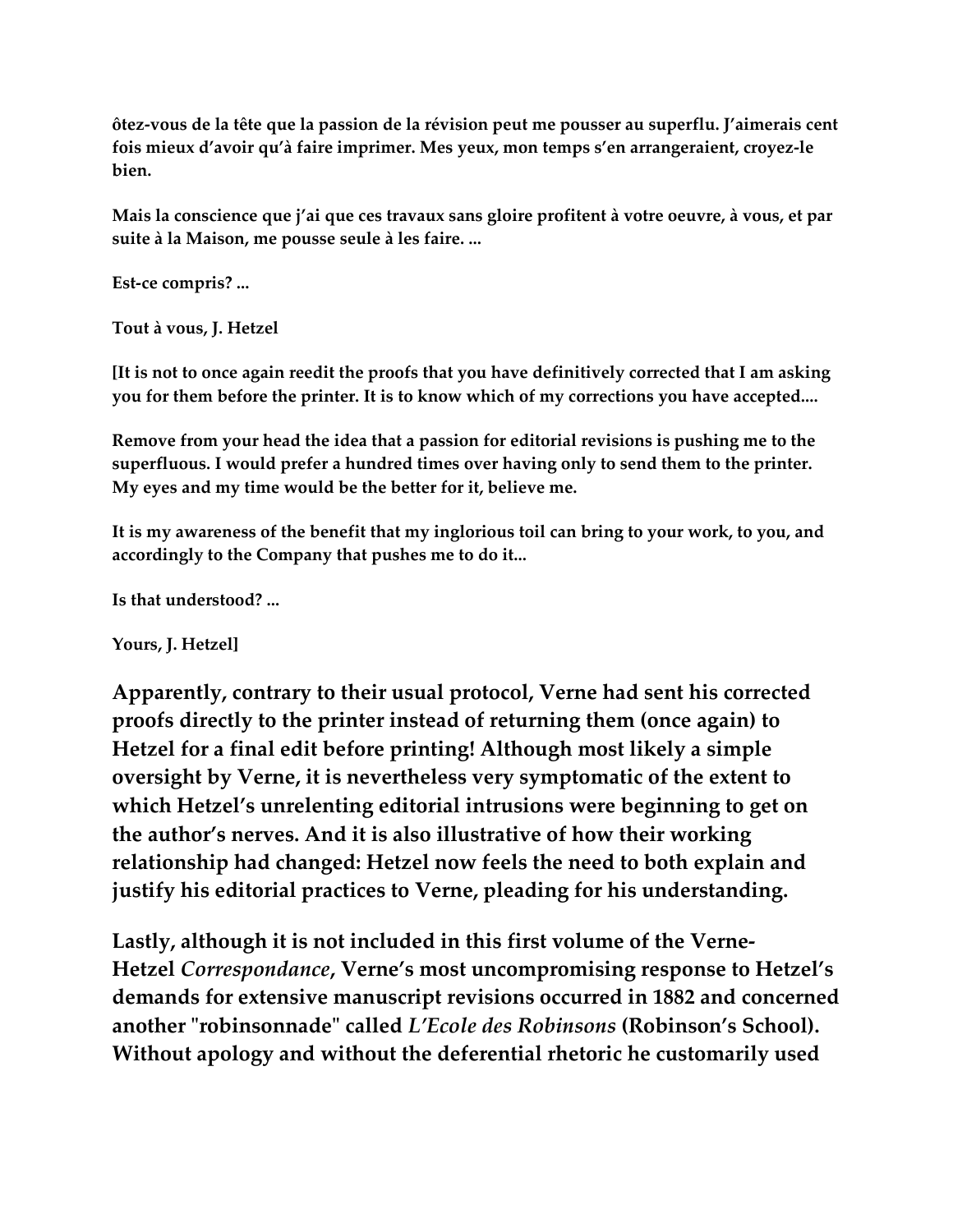## **when corresponding with Hetzel, Verne now firmly rejects the latter's advice, saying:**

**Mon cher Hetzel.... J'ai lu attentivement votre lettre relative à** *L'école des Robinsons***. Il me semble que la portee philosophique que vous indiquez est tout à fait en dehors de mon sujet et de nature à 1'alourdir....**

**Dans vos observations, il y en a dont je tiendrai compte, mais il y en a d'inadmissibles....**

**Croyez-moi, mon cher Hetzel, et soyez certain que je me laisserai pas passer une observation juste, mais il y en a qui sont en désaccord absolu avec le sujet tel que je le comprends, et tel que j'ai voulu le faire.**

**Je vous enverrai prochainement de la copie, et en attendant, à vous bien cordialement.**

**Jules Verne (Parménie 106)**

**[My dear Hetzel.... I have read very attentively your letter about** *The Robinson School***. It seems to me that the philosophical dimension that you are suggesting is totally irrelevant to my subject matter, and would weigh it down....**

**In your observations, there are some that I will take into account, but there are others that are unacceptable [intolerable]....**

**Believe me, my dear Hetzel, and rest assured that I would not let a correct observation slip by. But there are some that are in complete disagreement with the subject as I understand it and as I intended to express it.**

**I will send you more copy soon. Until then, I remain cordially yours,**

**Jules Verne]**

**The manner in which Verne closes this particular letter—its "formule finale" or "complimentary close"—is also especially noteworthy. Verne's earlier correspondence with Hetzel invariably closed with effusive expressions of friendship and devotion such as:**

**Sur ce, mon cher Hetzel, je vous embrasse de tout mon coeur. (31) [With this, my dear Hetzel, I embrace you with all my heart.]**

**Votre dévoué de tout coeur. (33) [With heartfelt devotion.]**

**A vous de tout coeur, mon cher ami. (143) [Yours from the heart, my dear friend.]**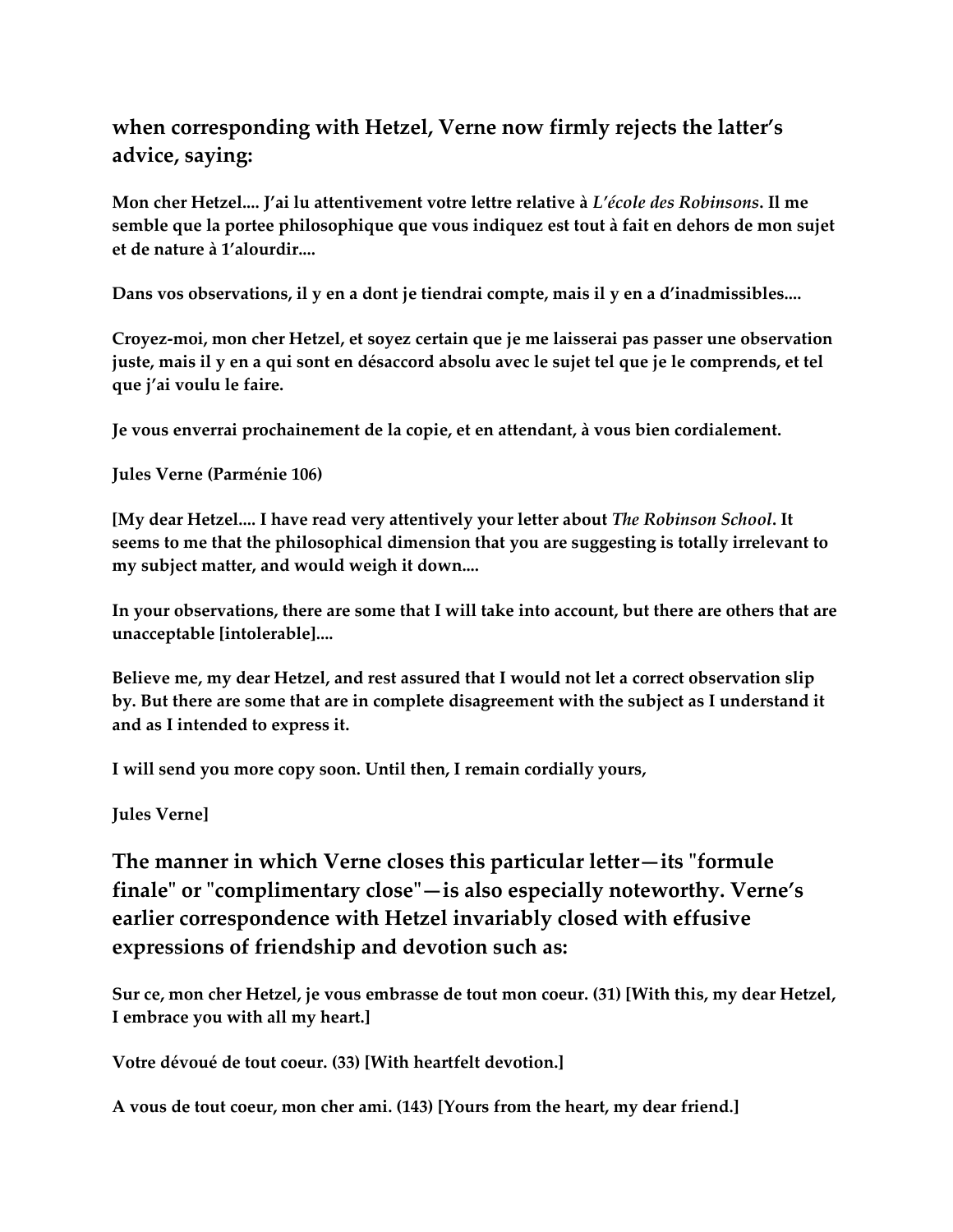**The closings of Verne's later correspondence with Hetzel, in contrast, tend to demonstrate considerably less warmth and effusiveness:**

**Je vous serre la main. (188) [I shake your hand.]**

**Tout à vous. (188) [Yours.]**

**A vous bien cordialement. (197) [Very cordially yours.]**

**In other words, in examining not only their content but also the epistolary style of these letters, it appears quite obvious that the "balance of power" has shifted between author and editor.**

**But, despite Verne's increasingly energetic defense of his rough drafts as exhibited in these letters, it must be acknowledged that Hetzel's overall impact on the** *Voyages Extraordinaires* **was substantial indeed. In addition to the evidence offered by their editorial correspondence, several of Verne's original manuscripts have also recently been discovered and published through the efforts of Piero Gondolo della Riva, Olivier Dumas, and others. And, as a result, scholars are now just beginning to understand the enormous magnitude of Hetzel's influence on Verne and his works.**

**On the one hand, we can now appreciate to what extent Hetzel's obsessive editing** *did* **unquestionably improve many of Verne's early novels deepening their characterization, tightening their narrative structure, enriching their literary style, and adding a variety of episodes and references that served to broaden their appeal. With an uncanny sense of what the public desired and how best to give it to them, Hetzel succeeded in harnassing Verne's vast imaginative energy, disciplining it, and channeling it toward the creation of this new and phenomenally popular genre.**

**On the other hand, Hetzel's "harnassing" of Verne's creative instincts often involved much more than friendly editorial feedback—it meant requiring Verne's fiction to adhere to the** *Magasin***'s conservative moral standards and targeted clientele. In other words, it meant** *censorship***. Among many other examples, it meant replacing certain risqué paintings in the Nautilus such as the portrait of a "femme à demi-vêtue" [half-dressed woman] with a**